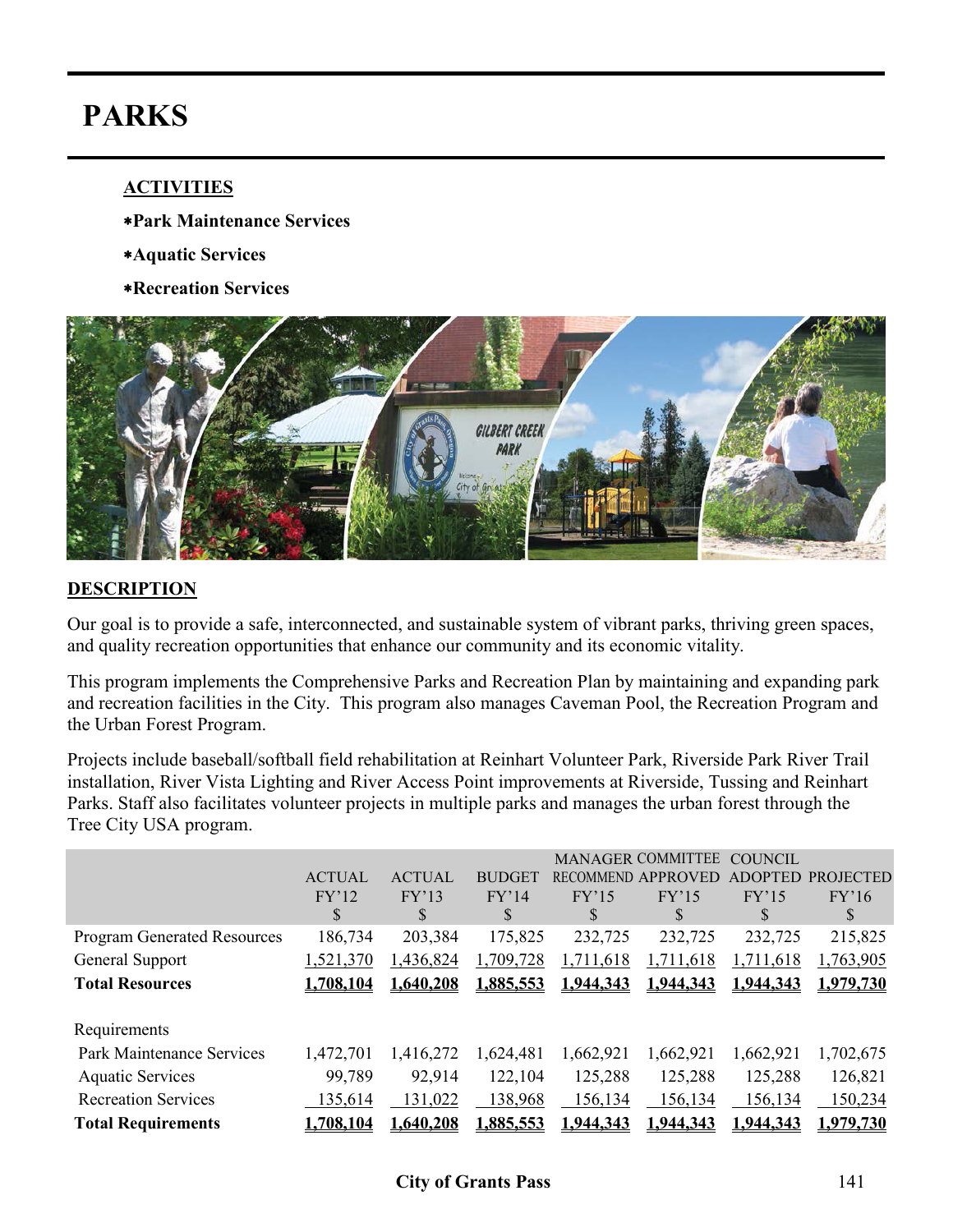# *Mission Statement:*

*"Promote healthier individuals and families and a strong community by protecting, preserving and promoting parks, green space and recreation services."* 

# *Services Delivered:*

This activity manages 32 sites and trails, totaling 507 acres. Of the 507 acres, 195 are developed and 312 are in park reserves. There are 3 mini parks, 6 neighborhood parks, 1 community park, 1 regional park, 5 special use areas such as a skateboard park and outdoor pool, 8 green space areas, and 8 properties in park reserve land. The Parks Division also prepares parks for special events, picnics, weddings and parties. Staff activities include: customer service, turf management, landscape maintenance, inspections, contract monitoring, repairs, Tree City USA activities, vandalism repair and overseeing undeveloped parklands.

### *Performance Measurements:*

| <b>Indicator</b>                                    | 2011-12       |            | 2012-13       |      | 2013-14 | 2014-15    | 2015-16    |
|-----------------------------------------------------|---------------|------------|---------------|------|---------|------------|------------|
| <b>Outputs</b>                                      | <b>Actual</b> | <b>Est</b> | <b>Actual</b> | Est  | Est     | <b>Est</b> | <b>Est</b> |
| Acres maintained                                    | 195           | 195        | 195           | 195  | 195     | 195        | 195        |
| Number of sites maintained                          | 32            | 32         | 32            | 32   | 32      | 32         | 32         |
| <b>Effectiveness</b>                                | <b>Actual</b> | Goal       | <b>Actual</b> | Goal | Goal    | Goal       | Goal       |
| % of residents rating facilities as<br>satisfactory | 99%*          | 80%        | $97%$ *       | 90%  | 90%     | 90%        | 90%        |
| Acres of parkland per 1,000 population              | 4.98          | 4.98       | 4.98          | 4.98 | 4.98    | 4.98       | 4.98       |
| Playground Structures per 10,000 Pop                | 3.7           | 3.7        | 3.7           | 3.7  | 3.7     | 3.7        | 3.7        |
| <b>Efficiency</b>                                   | <b>Actual</b> | Goal       | <b>Actual</b> | Goal | Goal    | Goal       | Goal       |
| Cost per acre of parks and trails                   | \$7552        | N/A        | \$7263        | N/A  | \$8329  | \$8500     | \$8800     |
| Water utility costs per acre of parkland            | \$573         | N/A        | \$612         | N/A  | \$643   | \$675      | \$680      |

## **Parks Division Performance Measures**

\*From survey cards

## *FY'15 Anticipated Accomplishments & Corresponding Council Goal - Strategic Plan Item:*

## **Expand Tourism and Cultural Opportunities**

## **Increase recreational and cultural opportunities**

- Parks staff will provide maintenance and customer services at all park sites.
- Install a River Trail at Riverside Park.
- Improve River Access Points in Parks.

## **Promote Healthy Neighborhoods**

## **Create and sustain a city of diverse neighborhoods where all residents can find and afford the values, lifestyles they seek**

- Complete River Vista Lighting Project.
- Rehabilitate the four baseball/softball fields at Reinhart Volunteer Park.

## **Preserve and Enjoy our Natural Resources**

# **Improve urban forest by planting street trees and park trees through the tree planting program**

• Planted 48 trees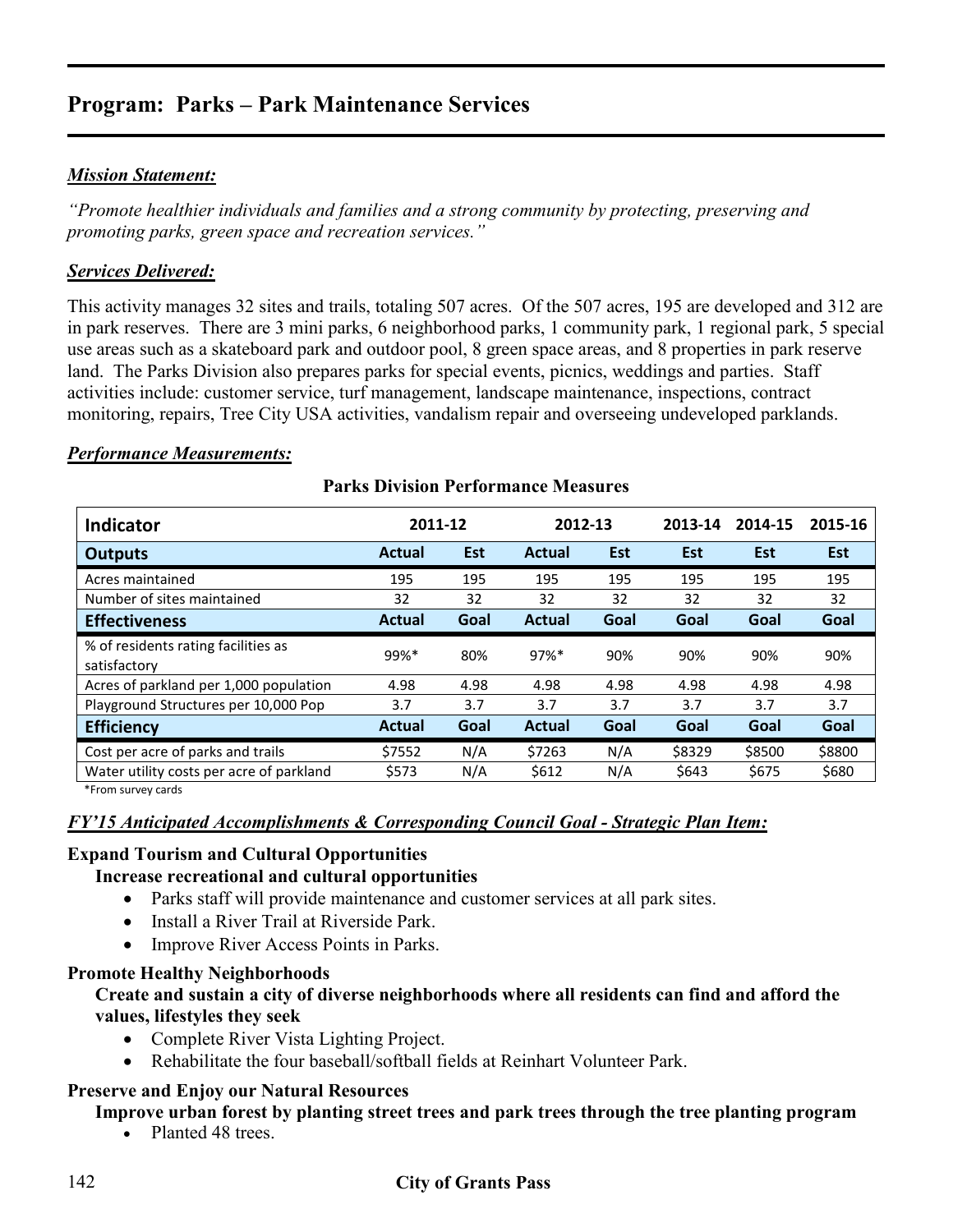

# **Community Survey**

# *FY'14 Activity Review:*

The four baseball/softball fields at Reinhart Volunteer Park were improved. The River Trail and concrete picnic table pads were installed at Riverside Park. River Access points were improved at Tussing, Riverside and Reinhart Volunteer Parks.

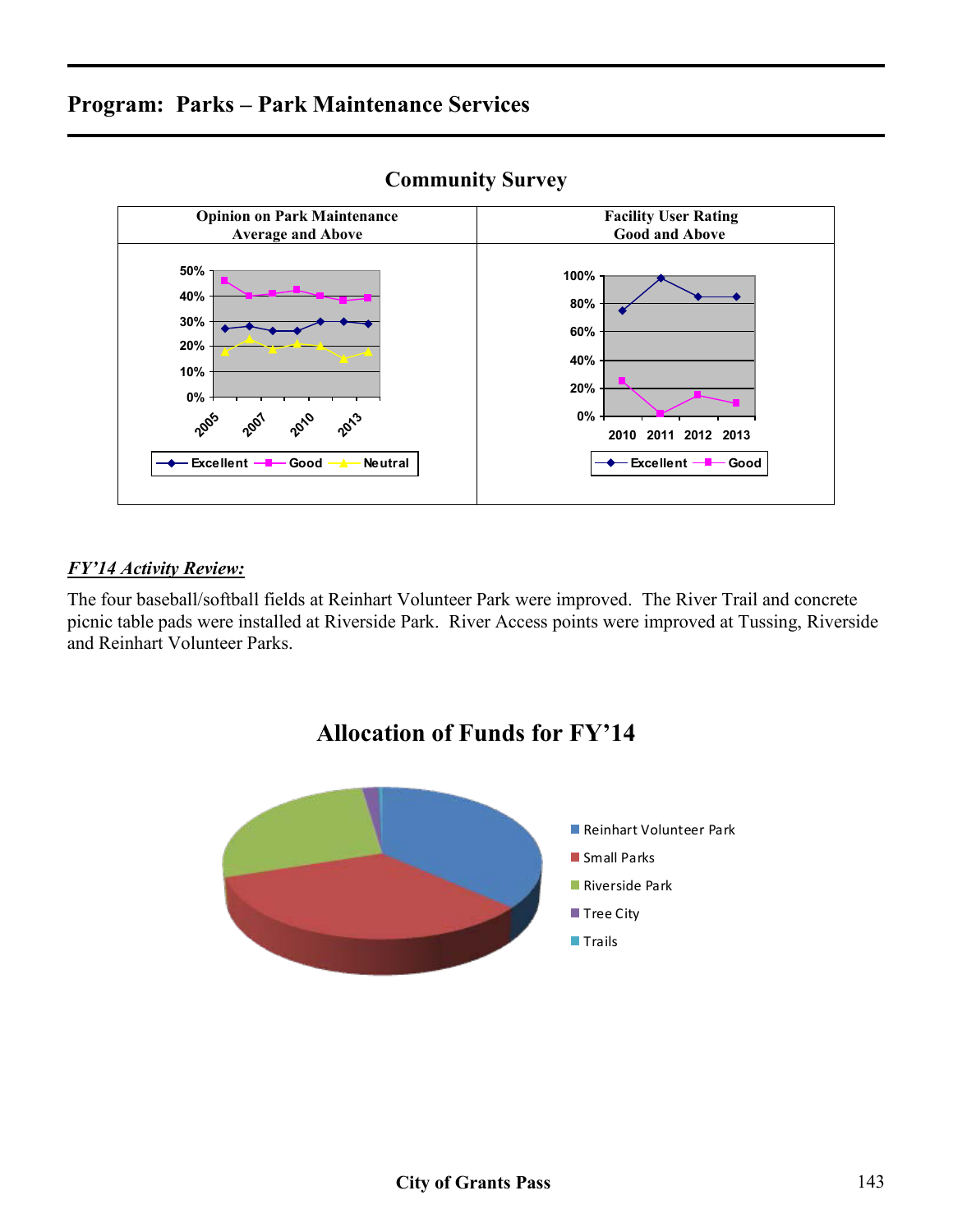| <b>Financial Summary</b>                              |                  |               |               |             |                                                |                                  |                  |  |  |  |
|-------------------------------------------------------|------------------|---------------|---------------|-------------|------------------------------------------------|----------------------------------|------------------|--|--|--|
|                                                       | <b>ACTUAL</b>    | <b>ACTUAL</b> | <b>BUDGET</b> |             | <b>MANAGER COMMITTEE</b><br>RECOMMEND APPROVED | <b>COUNCIL</b><br><b>ADOPTED</b> | <b>PROJECTED</b> |  |  |  |
| Resources                                             | FY'12<br>$\$$    | FY'13<br>\$   | FY'14<br>\$   | FY'15<br>\$ | FY'15<br>\$                                    | FY'15<br>\$                      | FY'16<br>\$      |  |  |  |
| <b>Current Resources</b><br><b>Activity Generated</b> |                  |               |               |             |                                                |                                  |                  |  |  |  |
| <b>State Grants</b>                                   | 4,000            | 3,600         | 3,600         | 3,600       | 3,600                                          | 3,600                            | 3,600            |  |  |  |
| <b>Facility Rents</b>                                 | 27,403           | 23,059        | 14,900        | 14,900      | 14,900                                         | 14,900                           | 14,900           |  |  |  |
| <b>Other Revenue</b>                                  | 9,147            | 9,145         | 7,325         | 8,025       | 8,025                                          | 8,025                            | 8,025            |  |  |  |
| Transfers                                             | 145,491          | 165,511       | 149,600       | 205,800     | 205,800                                        | 205,800                          | 188,900          |  |  |  |
|                                                       |                  |               |               |             |                                                |                                  |                  |  |  |  |
| <b>Total Current Revenues</b>                         | 186,041          | 201,315       | 175,425       | 232,325     | 232,325                                        | 232,325                          | 215,425          |  |  |  |
| General Support                                       | 1,286,660        | 1,214,957     | 1,449,056     | 1,430,596   | 1,430,596                                      | 1,430,596                        | 1,487,250        |  |  |  |
| <b>Total Resources</b>                                | <u>1,472,701</u> | 1,416,272     | 1,624,481     | 1,662,921   | 1,662,921                                      | 1,662,921                        | 1,702,675        |  |  |  |

|          |          |           | MANAGER COMMITTEE COUNCIL                 |  |
|----------|----------|-----------|-------------------------------------------|--|
| A CTILAI | A CTILAT | DI IDCET. | <b><i>DECOMMENID ADDDOVED ADODTED</i></b> |  |

|                                  |               |               |               |           | MANAGER COMMITTEE  | -COUNCIL       |                  |
|----------------------------------|---------------|---------------|---------------|-----------|--------------------|----------------|------------------|
|                                  | <b>ACTUAL</b> | <b>ACTUAL</b> | <b>BUDGET</b> |           | RECOMMEND APPROVED | <b>ADOPTED</b> | <b>PROJECTED</b> |
| Requirements                     | FY'12         | FY'13         | FY'14         | FY'15     | FY'15              | FY'15          | FY'16            |
|                                  | S             | \$            | S             | \$        | S                  | S              | <sup>S</sup>     |
|                                  |               |               |               |           |                    |                |                  |
| <b>Personnel Services</b>        | 576,526       | 556,812       | 550,980       | 562,741   | 562,741            | 562,741        | 581,087          |
| Materials & Supplies             | 99,667        | 111,092       | 105,000       | 107,250   | 107,250            | 107,250        | 107,550          |
| <b>Contractual/Prof Services</b> | 613,244       | 575,234       | 669,786       | 690,178   | 690,178            | 690,178        | 701,576          |
| Direct Charges                   | 44,382        | 44,382        | 151,032       | 151,832   | 151,832            | 151,832        | 157,862          |
| Capital Outlay                   | 5,000         | $\theta$      | $\theta$      | $\theta$  | $\theta$           | $\theta$       | $\theta$         |
| <b>Indirect Charges</b>          | 133,882       | 128,752       | 147,683       | 150,920   | 150,920            | 150,920        | 154,600          |
|                                  |               |               |               |           |                    |                |                  |
| <b>Total Requirements</b>        | 1,472,701     | 1.416.272     | 1.624.481     | 1,662,921 | 1,662,921          | 1.662.921      | 1.702,675        |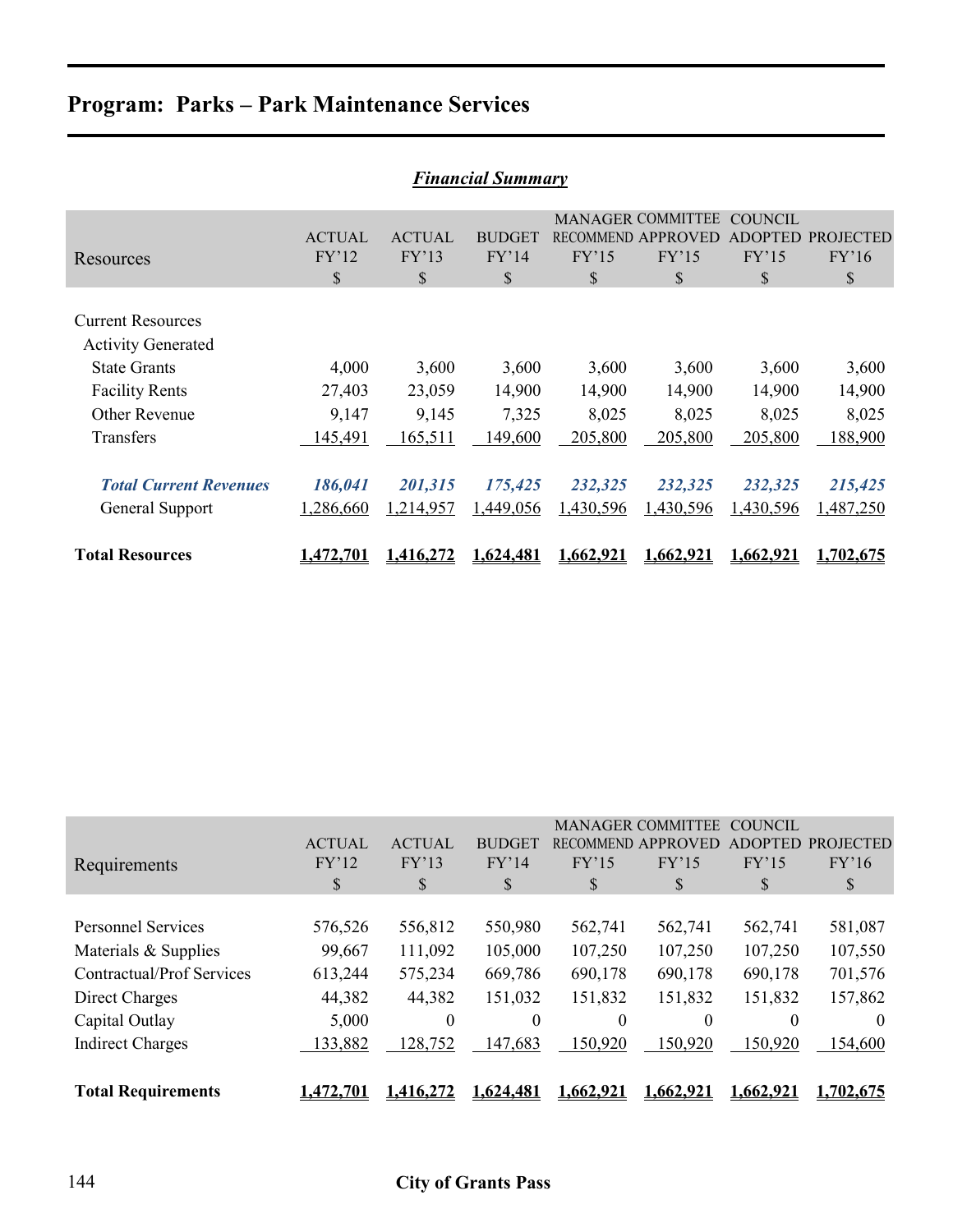|                                              |               |               |               |         | MANAGER COMMITTEE COUNCIL            |         |         |
|----------------------------------------------|---------------|---------------|---------------|---------|--------------------------------------|---------|---------|
|                                              | <b>BUDGET</b> | <b>BUDGET</b> | <b>BUDGET</b> |         | RECOMMEND APPROVED ADOPTED PROJECTED |         |         |
|                                              | FY'12         | FY'13         | FY'14         | FY'15   | FY'15                                | FY'15   | FY'16   |
|                                              | $\#$          | $\#$          | $\#$          | $\#$    | $\#$                                 | $\#$    | $\#$    |
| Parks & Recreation Superintendent            | 1.00          | 1.00          | 1.00          | 1.00    | 1.00                                 | 1.00    | 1.00    |
| Municipal Specialist                         | 1.00          | 1.00          | 1.00          | 1.00    | 1.00                                 | 1.00    | 1.00    |
| <b>Urban Forester</b>                        | $1.00*$       | $1.00*$       | $1.00*$       | $1.00*$ | $1.00*$                              | $1.00*$ | $1.00*$ |
| Municipal Service Worker                     | $5.00*$       | 5.00          | 5.00          | 5.00    | 5.00                                 | 5.00    | 5.00    |
| Subtotal                                     | 8.00          | 8.00          | 8.00          | 8.00    | 8.00                                 | 8.00    | 8.00    |
| Parks and Comm. Service Director             |               |               |               |         |                                      |         |         |
| From: Property Mgmt.                         | 0.40          | 0.40          | 0.00          | 0.00    | 0.00                                 | 0.00    | 0.00    |
| Parks & Recreation Superintendent            |               |               |               |         |                                      |         |         |
| To: Aquatics                                 | (0.05)        | (0.05)        | (0.05)        | (0.05)  | (0.05)                               | (0.05)  | (0.05)  |
| To: Recreation                               | (0.15)        | (0.15)        | (0.15)        | (0.15)  | (0.15)                               | (0.15)  | (0.15)  |
| Support Specialist-Administrative            |               |               |               |         |                                      |         |         |
| From: Garage                                 | $0.15*$       | $0.15*$       | 0.00          | 0.00    | 0.00                                 | 0.00    | 0.00    |
| Property/Project Coordinator                 |               |               |               |         |                                      |         |         |
| From: Property Mgmt                          | 0.05          | 0.05          | 0.00          | 0.00    | 0.00                                 | 0.00    | 0.00    |
| Municipal Service Worker                     |               |               |               |         |                                      |         |         |
| To: Aquatics                                 | (0.25)        | (0.25)        | (0.25)        | (0.25)  | (0.25)                               | (0.25)  | (0.25)  |
| From: Property Mgmt                          | 0.05          | 0.05          | 0.00          | 0.00    | 0.00                                 | 0.00    | 0.00    |
| Office Assistant II                          |               |               |               |         |                                      |         |         |
| From: Property Management                    | $0.50*$       | $0.50*$       | 0.00          | 0.00    | 0.00                                 | 0.00    | 0.00    |
| Urban Forester                               |               |               |               |         |                                      |         |         |
| To: Streets                                  | (0.50)        | (0.50)        | (0.50)        | (0.50)  | (0.50)                               | (0.50)  | (0.50)  |
| Subtotal                                     | 0.20          | 0.20          | (0.95)        | (0.95)  | (0.95)                               | (0.95)  | (0.95)  |
| <b>Total Positions</b>                       | 8.200         | 8.200         | 7.050         | 7.050   | 7.050                                | 7.050   | 7.050   |
| <b>Total Un-Funded Positions</b>             | (1.565)       | (0.565)       | (0.500)       | (0.500) | (0.500)                              | (0.500) | (0.500) |
| <b>Total Funded Positions</b>                | 6.635         | 7.635         | 6.550         | 6.550   | 6.550                                | 6.550   | 6.550   |
| Temporary/Seasonal Hours                     | 4,060         | 4,060         | 4,060         | 4,060   | 4,060                                | 4,060   | 4,060   |
| *Recap of Unfunded Positions by Fiscal Year: |               |               |               |         |                                      |         |         |
| Urban Forester                               | 0.500         | 0.500         | 0.500         | 0.500   | 0.500                                | 0.500   | 0.500   |
| Municipal Service Worker                     | 1.000         | 0.000         | 0.000         | 0.000   | 0.000                                | 0.000   | 0.000   |
| Office Assistant II                          | 0.050         | 0.050         | 0.000         | 0.000   | 0.000                                | 0.000   | 0.000   |
| <b>Admin Support Specialist</b>              | 0.015         | 0.015         | 0.000         | 0.000   | 0.000                                | 0.000   | 0.000   |

# *Personnel*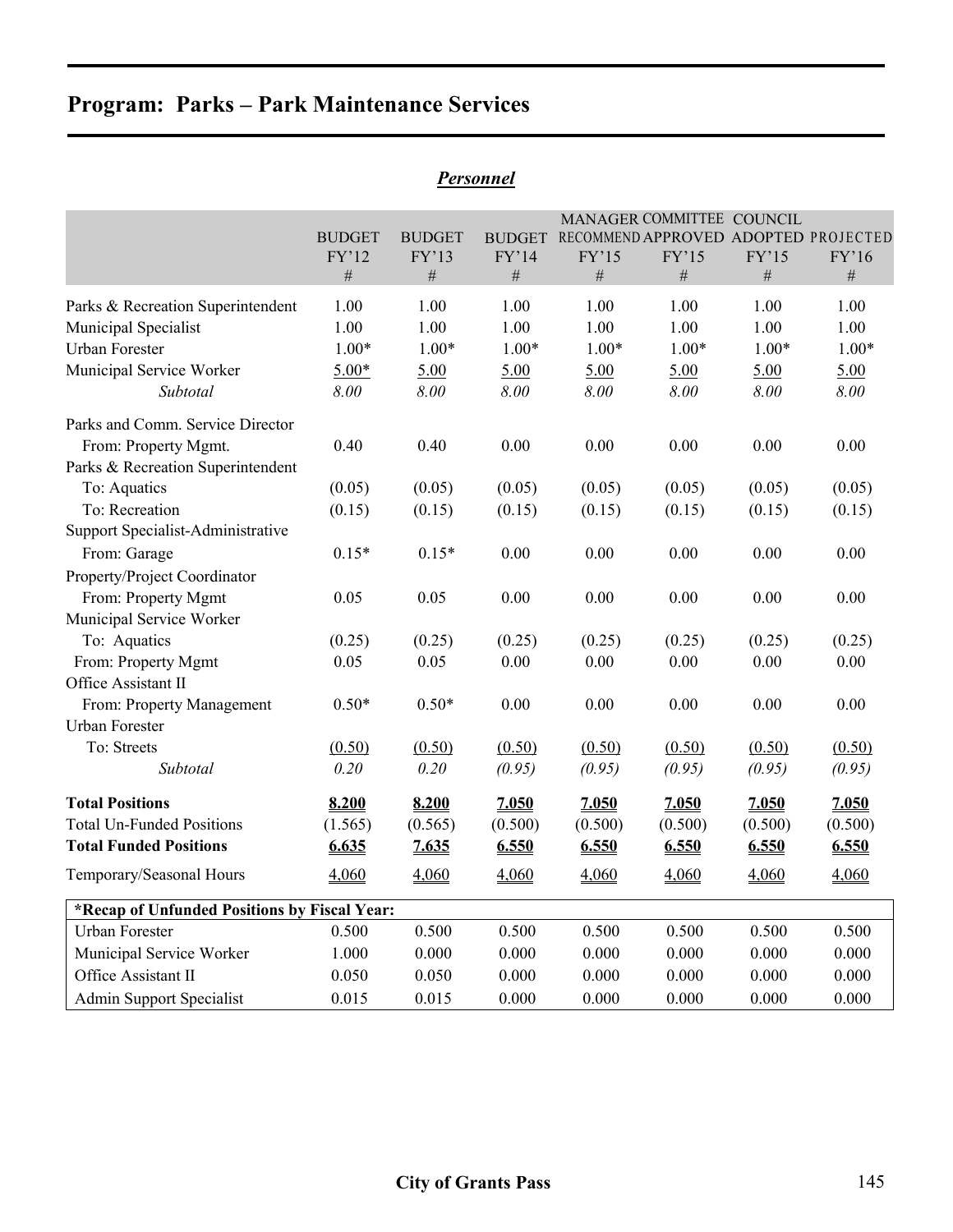### *Mission Statement:*

*"Promote healthier individuals and families and a strong community by protecting, preserving and promoting parks, green space and recreation services."*

#### *Services Delivered:*

This program manages the Caveman Pool and grounds. The YMCA, under City contract, runs the summer recreation pool program. The Grants Pass Aquatic Club and swim team use the pool under a subcontract with the YMCA. Finally, the City provides pool use to School District 7 in the spring.

#### *Performance Measurements:*

| Indicator                                         | 2011-12       |            | 2012-13       |                     | 2013-14    | 2014-15    | 2015-16    |
|---------------------------------------------------|---------------|------------|---------------|---------------------|------------|------------|------------|
| <b>Outputs</b>                                    | <b>Actual</b> | <b>Est</b> | <b>Actual</b> | Est                 | <b>Est</b> | <b>Est</b> | <b>Est</b> |
| Annual attendance                                 | 17,332        | N/A        | 9,921         | 16,000              | 16,000     | 16,000     | 16,000     |
| <b>Effectiveness</b>                              | <b>Actual</b> | Goal       | <b>Actual</b> | Goal                | Goal       | Goal       | Goal       |
| % of users rating facilities as good or<br>higher | N/A           | N/A        | N/A           | $80\%$ <sup>*</sup> | 80%        | 80%        | 80%        |
| <b>Efficiency</b>                                 | <b>Actual</b> | Goal       | <b>Actual</b> | Goal                | Goal       | Goal       | Goal       |
| Aquatics Expenditures per Capita                  | \$2.89        | N/A        | \$2.87        | N/A                 | $<$ \$3.00 | $<$ \$3.00 | $<$ \$3.00 |

#### **Aquatics Performance Measures**

\*was unable to acquire data on actuals

#### *FY'15 Anticipated Accomplishments & Corresponding Council Goal - Strategic Plan Item:*

#### **Maintain, Operate and Expand our Infrastructure to Meet Community Needs**

- The Pool will continue to be painted on a rotating basis, weather permitting.
- Two exterior doors will be replaced.
- Aluminum bleachers will be installed
- One sand filter will have sand changed.
- New chairs and chaise lounges will be purchased.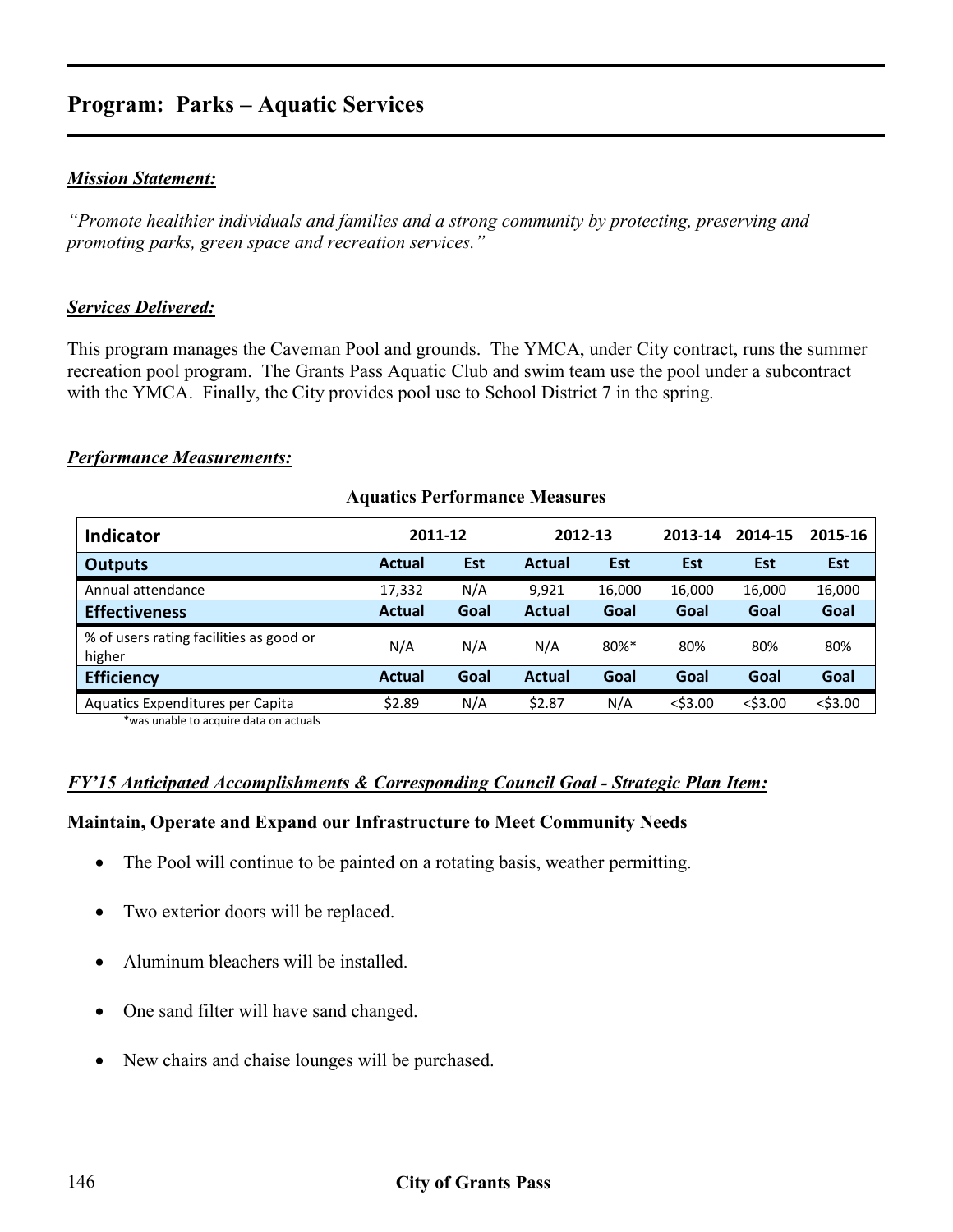# *Budget Highlights:*

Painting sections of the pool will continue on a yearly rotating basis.



# **Estimated Attendance**

# *FY'14 Activity Review:*

- Half of the deep pool was painted.
- The pool building was painted.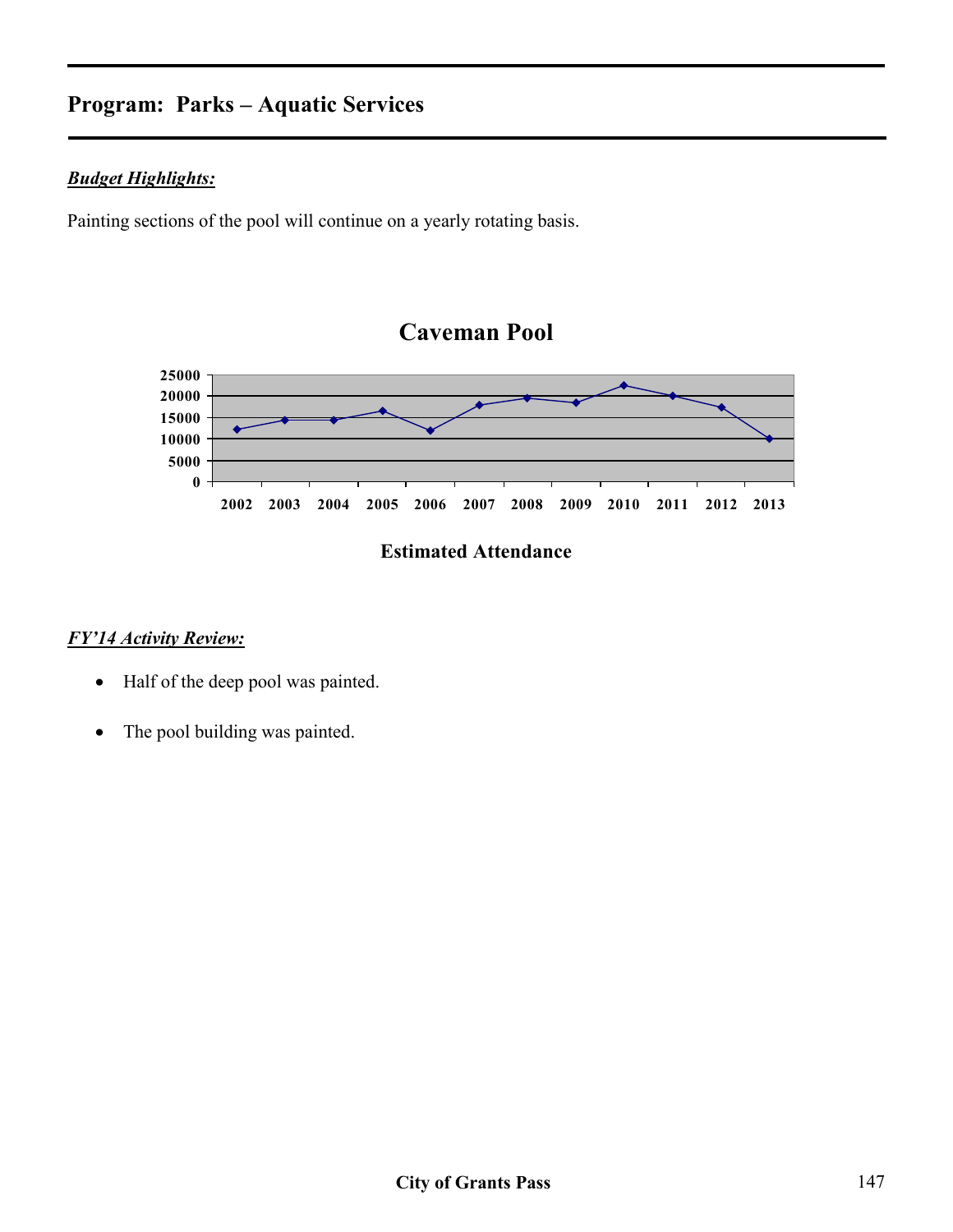| <b>Financial Summary</b>                                                       |                                 |                              |                                  |                                  |                                                                     |                                          |                                 |  |  |  |
|--------------------------------------------------------------------------------|---------------------------------|------------------------------|----------------------------------|----------------------------------|---------------------------------------------------------------------|------------------------------------------|---------------------------------|--|--|--|
| Resources                                                                      | <b>ACTUAL</b><br>FY'12<br>\$    | <b>ACTUAL</b><br>FY'13<br>\$ | <b>BUDGET</b><br>FY'14<br>\$     | FY'15<br>S                       | <b>MANAGER COMMITTEE</b><br><b>RECOMMEND APPROVED</b><br>FY'15<br>S | COUNCIL<br><b>ADOPTED</b><br>FY'15<br>\$ | <b>PROJECTED</b><br>FY'16<br>\$ |  |  |  |
| <b>Current Resources</b><br><b>Activity Generated</b><br><b>Facility Rents</b> | $\theta$                        | 1,397                        | $\theta$                         | $\theta$                         |                                                                     | $\Omega$                                 | $\Omega$                        |  |  |  |
| <b>Total Current Revenues</b><br>General Support                               | $\boldsymbol{\theta}$<br>99,789 | 1,397<br>91,517              | $\boldsymbol{\theta}$<br>122,104 | $\boldsymbol{\theta}$<br>125,288 | 0<br>125,288                                                        | 125,288                                  | 126,821                         |  |  |  |
| <b>Total Resources</b>                                                         | 99,789                          | 92.914                       | 122.104                          | 125,288                          | <u>125.288</u>                                                      | 125,288                                  | 126.821                         |  |  |  |

| Requirements                                                                                                                | <b>ACTUAL</b><br>FY'12<br>\$                 | <b>ACTUAL</b><br>FY'13<br>\$                 | <b>BUDGET</b><br>FY'14<br>\$                  | <b>RECOMMEND</b><br>FY'15<br>\$               | <b>MANAGER COMMITTEE</b><br>APPROVED<br>FY'15<br>\$ | COUNCIL<br><b>ADOPTED</b><br>FY'15<br>\$      | <b>PROJECTED</b><br>FY'16<br>\$               |
|-----------------------------------------------------------------------------------------------------------------------------|----------------------------------------------|----------------------------------------------|-----------------------------------------------|-----------------------------------------------|-----------------------------------------------------|-----------------------------------------------|-----------------------------------------------|
| <b>Personnel Services</b><br>Materials & Supplies<br>Contractual/Prof Services<br>Capital Outlay<br><b>Indirect Charges</b> | 21,438<br>31,742<br>35,714<br>1,824<br>9,071 | 28,287<br>14,740<br>36,259<br>5,182<br>8,446 | 32,810<br>25,400<br>43,793<br>9,000<br>11,101 | 34,456<br>26,000<br>44,442<br>9,000<br>11,390 | 34,456<br>26,000<br>44,442<br>9,000<br>11,390       | 34,456<br>26,000<br>44,442<br>9,000<br>11,390 | 35,463<br>26,200<br>44,618<br>9,000<br>11,540 |
| <b>Total Requirements</b>                                                                                                   | 99,789                                       | 92,914                                       | 122.104                                       | 125,288                                       | 125,288                                             | 125.288                                       | 126.821                                       |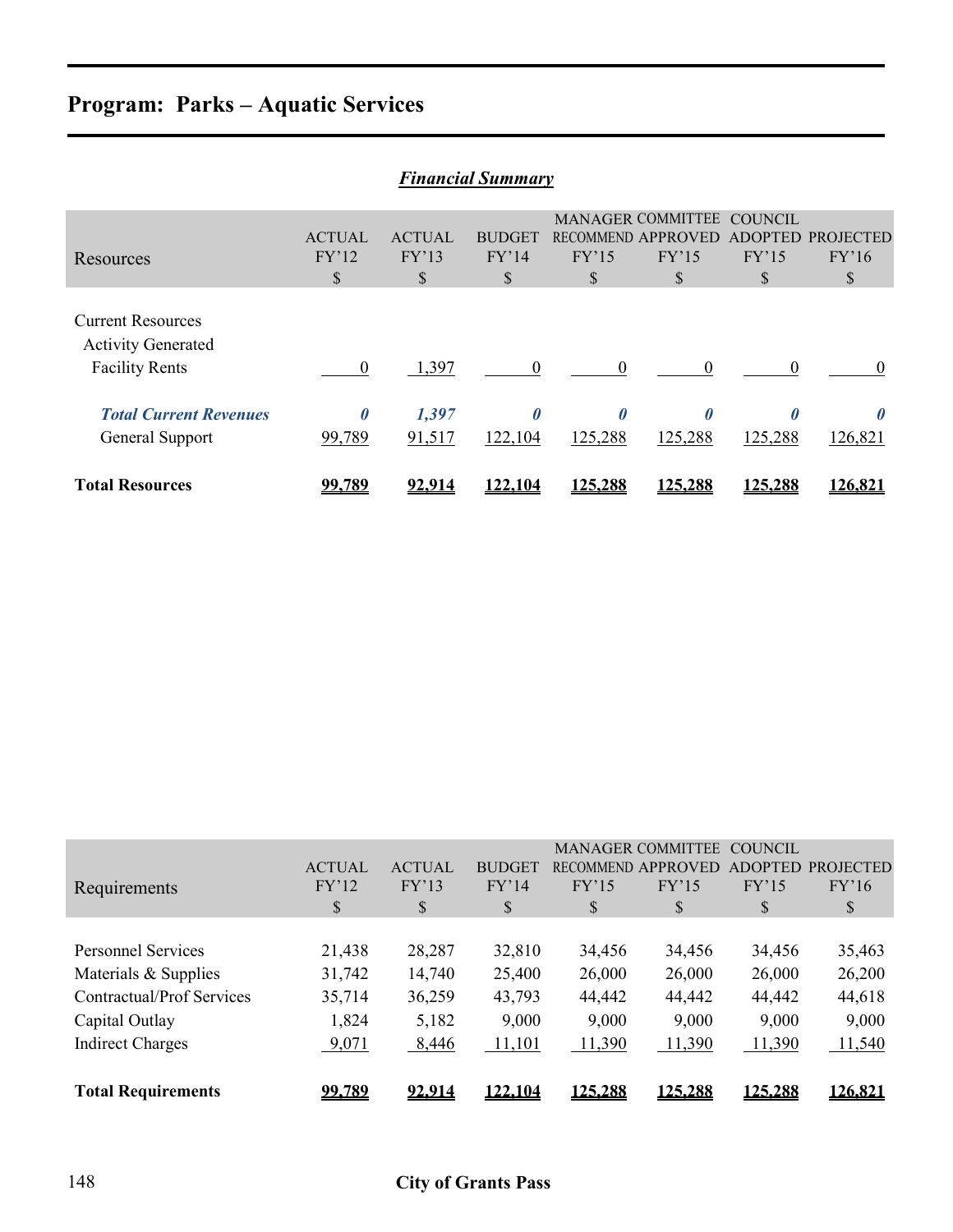|                                                                           |                             |                             | Personnei                   |              |                                                              |                                         |                                |
|---------------------------------------------------------------------------|-----------------------------|-----------------------------|-----------------------------|--------------|--------------------------------------------------------------|-----------------------------------------|--------------------------------|
|                                                                           | <b>BUDGET</b><br>FY'12<br># | <b>BUDGET</b><br>FY'13<br># | <b>BUDGET</b><br>FY'14<br># | FY'15<br>#   | <b>MANAGER COMMITTEE</b><br>RECOMMEND APPROVED<br>FY'15<br># | COUNCIL<br><b>ADOPTED</b><br>FY'15<br># | <b>PROJECTED</b><br>FY'16<br># |
| Parks & Recreation Superintendent<br>From: Park Maintenance               | 0.05                        | 0.05                        | 0.05                        | 0.05         | 0.05                                                         | 0.05                                    | 0.05                           |
| Property Management Coordinator<br>From: Property Mgmt                    | 0.05                        | 0.05                        | 0.05                        | 0.05         | 0.05                                                         | 0.05                                    | 0.05                           |
| Municipal Service Worker<br>From: Property Mgmt<br>From: Park Maintenance | 0.05<br>0.25                | 0.05<br>0.25                | 0.00<br>0.25                | 0.00<br>0.25 | 0.00<br>0.25                                                 | 0.00<br>0.25                            | 0.00<br>0.25                   |
| <b>Total Positions</b>                                                    | 0.40                        | 0.40                        | 0.35                        | 0.35         | 0.35                                                         | 0.35                                    | 0.35                           |
| Part Time/Seasonal Hours                                                  | 300                         | 300                         | 300                         | 300          | 300                                                          | <u>300</u>                              | 300                            |

# *Personnel*

# *Capital Outlay/By Item*

| Pool Epoxy                  | 9,000        | 0.000        | 9,000 | 9,000        | 9,000        |
|-----------------------------|--------------|--------------|-------|--------------|--------------|
| <b>Total Capital Outlay</b> | <u>9,000</u> | <u>1,000</u> | 9,000 | <b>2,000</b> | <u>9,000</u> |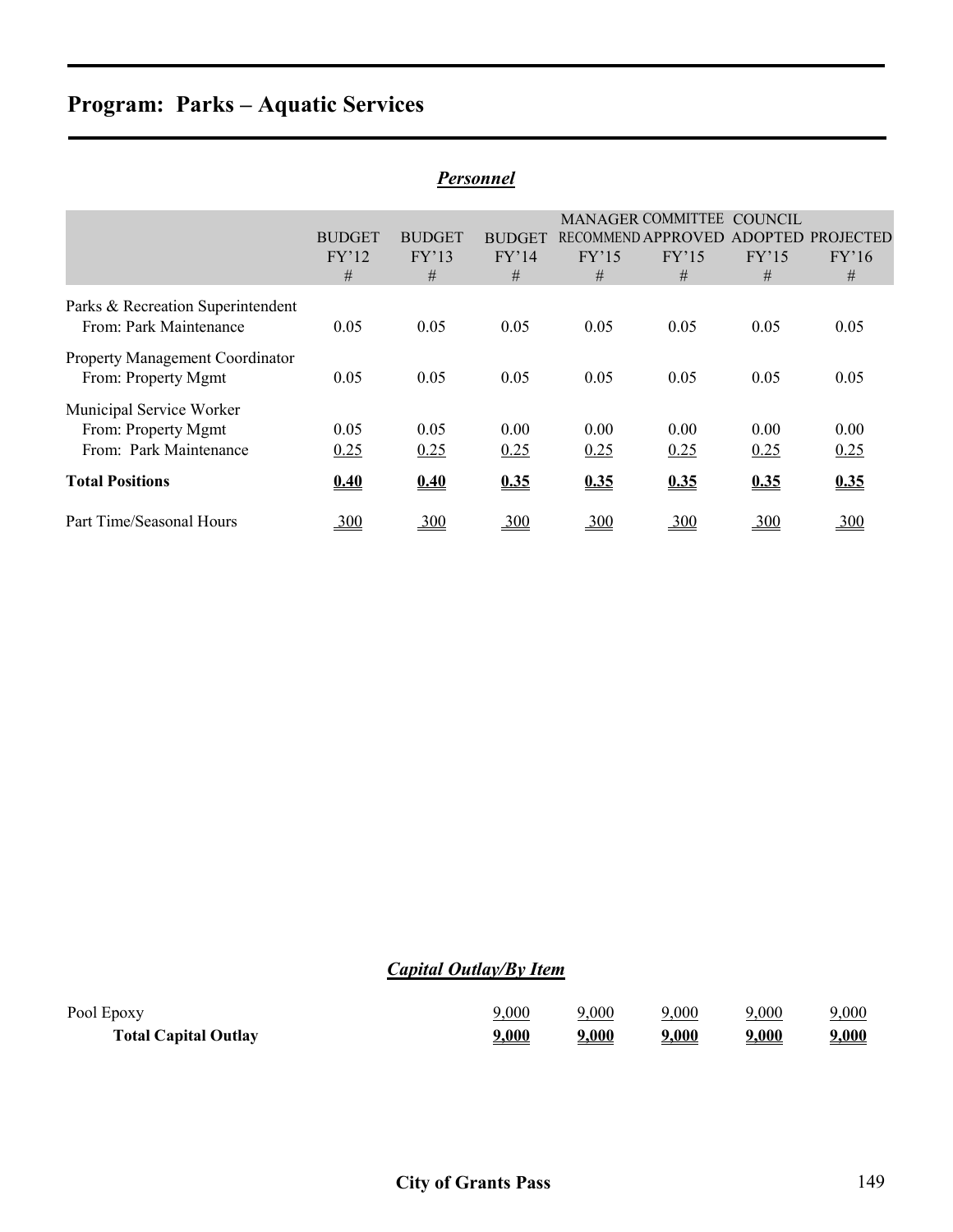# **Program: Parks – Recreation Services**

## *Mission Statement:*

*"Promote healthier individuals and families and a strong community by protecting, preserving and promoting parks, green space and recreation services."* 

## *Services Delivered:*

The Grants Pass Recreation Program facilitates opportunities for citizens to participate in recreation as a life-enriching element of our community. The program provides all park and recreation facility scheduling and works with local school districts to maximize school recreation facility use. This service also schedules park activities, reserves shelters, River Vista and River House rentals, coordinates the use of public facilities by leagues and community groups, issues tree permits, and reserves banners for 6th and 7th Streets and Riverside Park.

The Grants Pass Recreation Program sponsors an adult basketball league and drop-in volleyball games at local gyms. The Program also conducts free outings to encourage a more active lifestyle. Finally, the Recreation Program is responsible for developing and maintaining the Park Department section of the City's website and publishes a quarterly recreation guide.

The Recreation Program works in conjunction with the Downtown Visitor staff to expand visitor center hours and provide support for downtown activities such as Christmas Lighting and Parade, and the downtown Clean-Up Day.

| Indicator                                    | 2011-12       |            | 2012-13       |      | 2013-14    | 2014-15    | 2015-16    |
|----------------------------------------------|---------------|------------|---------------|------|------------|------------|------------|
| Outputs                                      | <b>Actual</b> | <b>Est</b> | <b>Actual</b> | Est  | Est        | <b>Est</b> | <b>Est</b> |
| Number of reservations processed             | 306           | N/A        | 241           | N/A  | 300        | 2574*      | 2500       |
| Number of participants for youth<br>programs | N/A           | N/A        | N/A           | N/A  | 2310       | 2356       | 2300       |
| Adult and Youth Sports Team Participants     | N/A           | N/A        | N/A           | N/A  | 3612       | 3648       | 3600       |
| <b>Effectiveness</b>                         | Actual        | Goal       | <b>Actual</b> | Goal | Goal       | Goal       | Goal       |
| Pavilion reservations                        | 241           | N/A        | 283           | N/A  | 220        | 198        | 220        |
| <b>Efficiency</b>                            | <b>Actual</b> | Goal       | <b>Actual</b> | Goal | Goal       | Goal       | Goal       |
| Recreation Expenditures per Capita           | \$3.84        | N/A        | \$3.93        | N/A  | $<$ \$4.00 | $<$ \$4.00 | $<$ \$4.00 |

## *Performance Measurements:*

# **Recreation Performance Measures**

\*Reservation total now includes fields.

#### *FY'15 Anticipated Accomplishments & Corresponding Council Goal - Strategic Plan Item:*

#### **Preserve and Enjoy our Natural Resources**

#### **Encourage use of City resources**

• Program will continue to provide program coordination, league support, and park and field reservation services. This service is currently provided by contract with Recreation Northwest.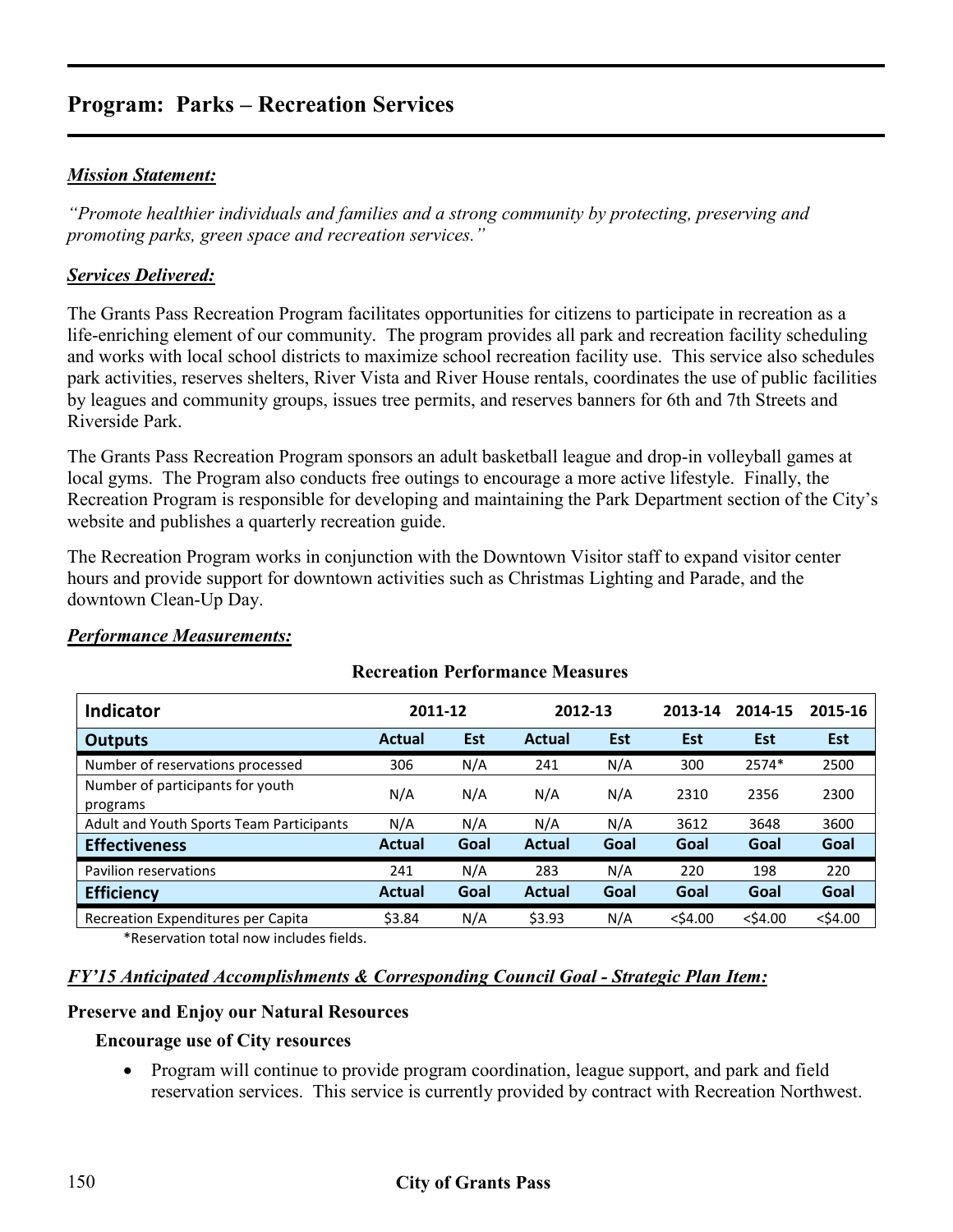# **Program: Parks – Recreation Services**



# **Recreation Components**

### *FY'14 Activity Review:*

Recreation staff met with officials from Little League, Grants Pass Soccer Club, Softball Association, Senior Softball Leagues, American Legion Baseball, Babe Ruth Baseball, Grants Pass High School, ASA Girl's Fastpitch, Men's Fastpitch League and YMCA on several occasions to discuss current programs and opportunities to facilitate future league needs. The Program also works with local art directors, Boy's & Girl's Club, both school districts and the Grants Pass Community Tennis Association to facilitate their programs. Additional programs include; a 5K run, movie in the park, seasonal hikes, and classes on bird box building, fly casting and fly tying.



## **Annual Survey of Citizen Satisfaction with Recreation Services**